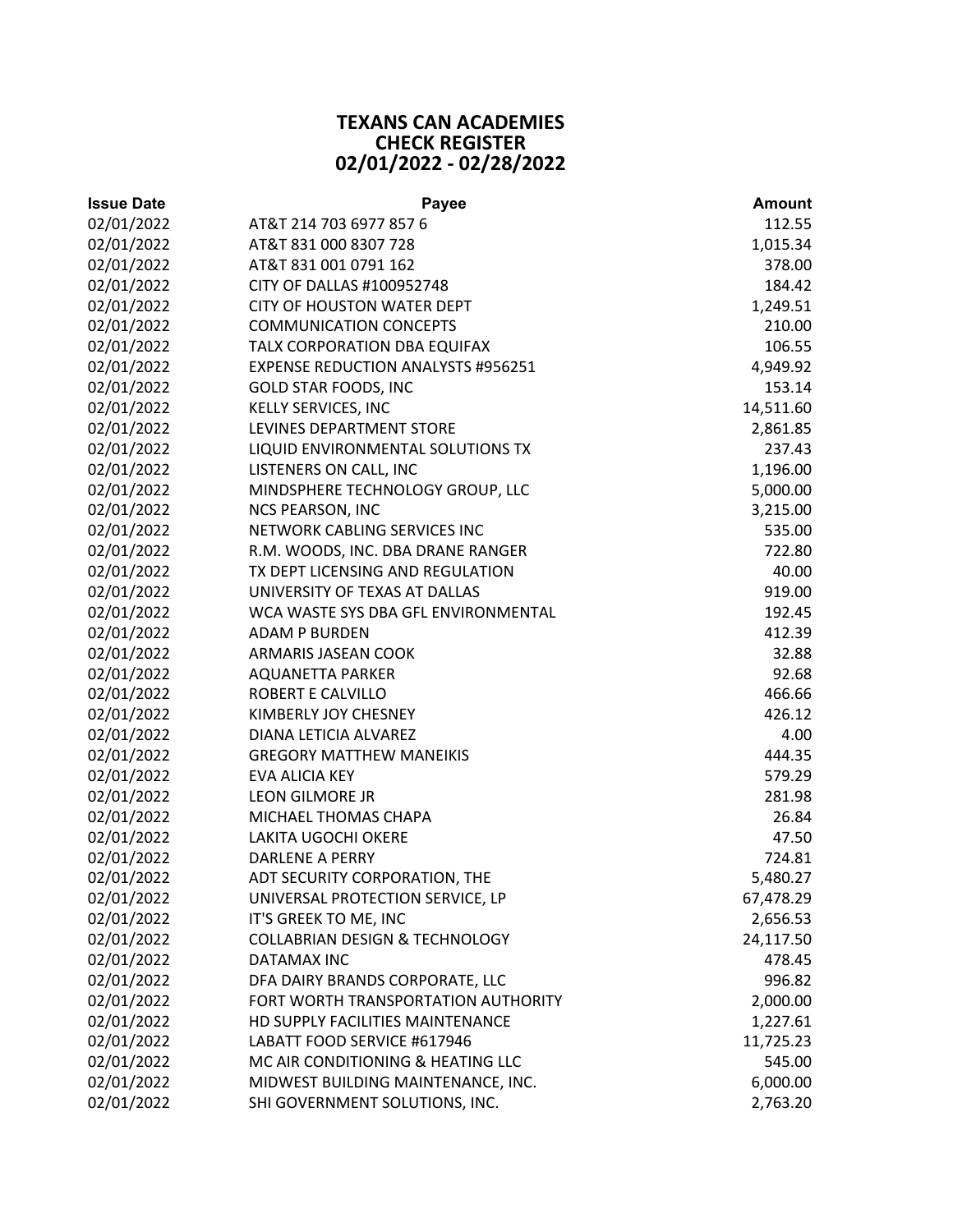| 02/01/2022 | SONIA MATA-LOZANO                         | 4,000.00  |
|------------|-------------------------------------------|-----------|
| 02/01/2022 | <b>ABBY A HAYES</b>                       | 1,000.00  |
| 02/02/2022 | METROPOLITAN TRANSIT AUTHORITY-HOU        | 252.00    |
| 02/02/2022 | FORT WORTH TRANSPORTATION AUTHORITY       | 160.00    |
| 02/09/2022 | AT&T 057 320 4004 001                     | 143.80    |
| 02/09/2022 | AT&T 8002 680 6937                        | 2,830.52  |
| 02/09/2022 | AT&T 831 001 0791 162                     | 3,618.97  |
| 02/09/2022 | BUECHLER & ASSOCIATES, P.C.               | 3,708.33  |
| 02/09/2022 | <b>CARNEGIE LEARNING INC</b>              | 27,250.00 |
| 02/09/2022 | CITY OF GARLAND (WATER UTILITY)           | 279.99    |
| 02/09/2022 | <b>CITY OF HOUSTON WATER DEPT</b>         | 1,155.10  |
| 02/09/2022 | DELL MARKETING L.P.                       | 2,007.82  |
| 02/09/2022 | TALX CORPORATION DBA EQUIFAX              | 106.55    |
| 02/09/2022 | <b>EXPENSE REDUCTION ANALYSTS #956251</b> | 11,319.73 |
| 02/09/2022 | FEDERAL EXPRESS CORP (#1106-4939-8)       | 426.86    |
| 02/09/2022 | <b>GOLD STAR FOODS, INC</b>               | 159.18    |
| 02/09/2022 | HOUSTON INDEPENDENT SCHOOL DISTRICT       | 25.08     |
| 02/09/2022 | <b>IRON MOUNTAIN RECORDS MANAGEMENT</b>   | 1,796.11  |
| 02/09/2022 | ITW FOOD EQUIPMENT GROUP LLC              | 442.53    |
| 02/09/2022 | <b>JOHN HERNANDEZ</b>                     | 1,600.00  |
| 02/09/2022 | KELLY SERVICES, INC                       | 43,034.40 |
| 02/09/2022 | <b>LANGSCRIPT INC</b>                     | 240.12    |
| 02/09/2022 | LYNN PINKER HURST & SCHWEGMANN, LLP       | 50,650.80 |
| 02/09/2022 | QUADIENT LEASING USA, INC                 | 3,247.85  |
| 02/09/2022 | RIERA ENTERPRISES, LLC                    | 12,300.00 |
| 02/09/2022 | RJ ROBERTS AND COMPANY                    | 35.99     |
| 02/09/2022 | TCSAAL-TX CHARTER SCHOOL ACADEMIC         | 1,850.00  |
| 02/09/2022 | TEXO ABC AGC INC                          | 960.00    |
| 02/09/2022 | TRIO ELECTRIC, LLC                        | 11,267.10 |
| 02/09/2022 | <b>ADRIEN ASHLEY</b>                      | 191.86    |
| 02/09/2022 | <b>ARNOLD GARCIA CHAVEZ</b>               | 76.92     |
| 02/09/2022 | JUANITA PROA BETANCOURT                   | 480.80    |
| 02/09/2022 | <b>BRETT HAZZARD</b>                      | 1,172.56  |
| 02/09/2022 | DARREN S MCCONNELL                        | 30.98     |
| 02/09/2022 | DAWN MASHALL DREW                         | 545.73    |
| 02/09/2022 | LISA L ELLERMAN                           | 40.54     |
| 02/09/2022 | <b>EMMANUEL U IBE</b>                     | 1,272.12  |
| 02/09/2022 | FERNANDO LUIS MARINO                      | 322.84    |
| 02/09/2022 | <b>GERARDO RAUL FLORES</b>                | 315.01    |
| 02/09/2022 | <b>GLENDA GADLIN</b>                      | 475.48    |
| 02/09/2022 | <b>ERICA MARIE HEFNER</b>                 | 292.62    |
| 02/09/2022 | <b>JAMIE RAE WARNER</b>                   | 54.42     |
| 02/09/2022 | JOHN SCOTT BARROW                         | 823.63    |
| 02/09/2022 | JOSEPH MICHAEL MENA                       | 542.32    |
| 02/09/2022 | <b>MANUEL LESTER LEY</b>                  | 9.40      |
| 02/09/2022 | MUSTUFA ANJUM                             | 42.30     |
| 02/09/2022 | <b>NAOMI PHILLIPS JONES</b>               | 193.88    |
| 02/09/2022 | <b>OVIDIO A TAMEZ</b>                     | 74.52     |
| 02/09/2022 | STEVE MENDES PEREIRA                      | 67.86     |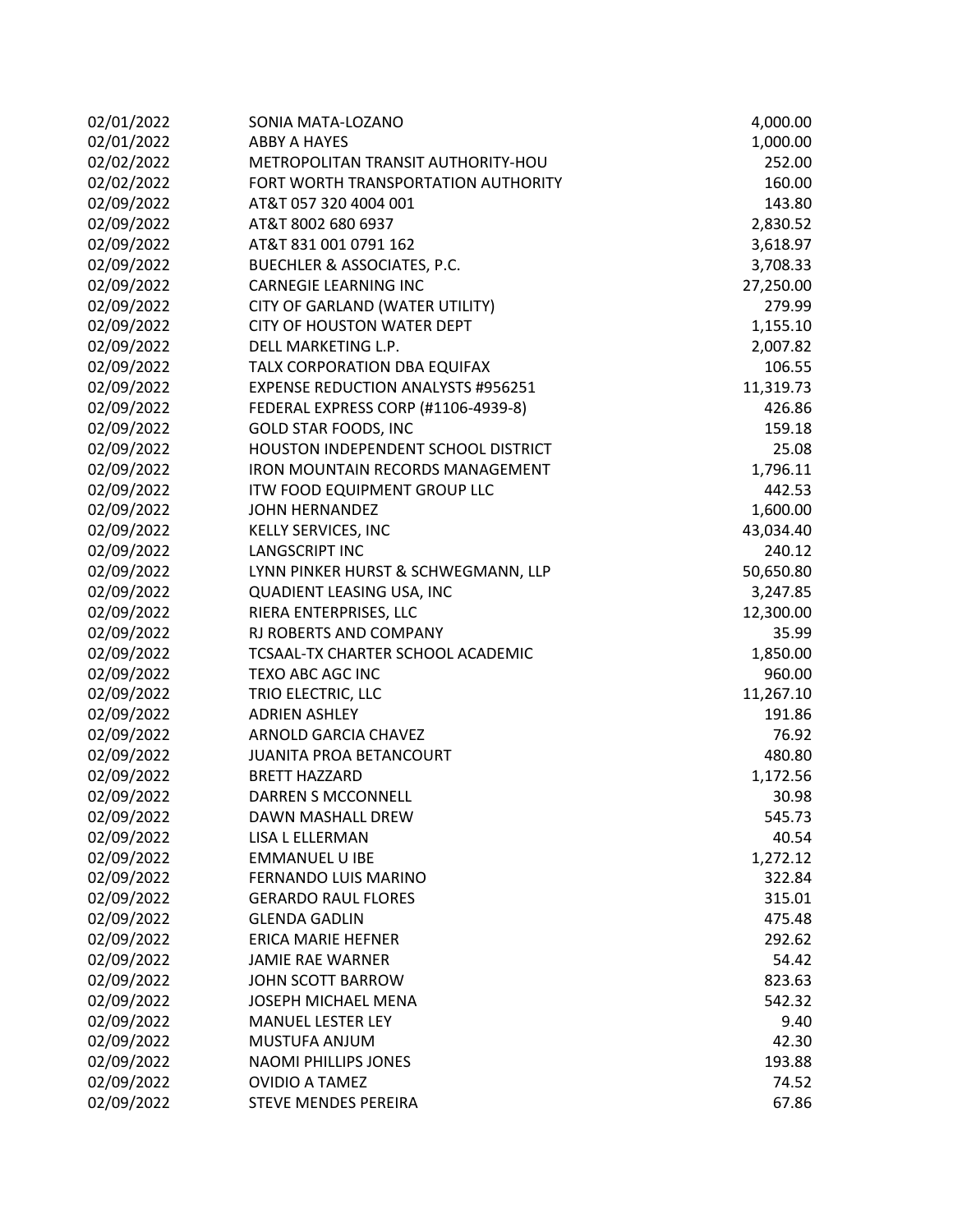| 02/09/2022 | <b>JENNIFER PHILLIPS</b>                     | 101.94    |
|------------|----------------------------------------------|-----------|
| 02/09/2022 | HILDA DOLORES SALGUERO                       | 321.66    |
| 02/09/2022 | <b>CAROL NANETTE SMITH</b>                   | 36.50     |
| 02/09/2022 | STEPHANIE MARIE MCKINNIS                     | 1,093.33  |
| 02/09/2022 | ZAIDA E TERAN WONG                           | 694.62    |
| 02/09/2022 | A&M MARKETING CO.                            | 497.50    |
| 02/09/2022 | ADT SECURITY CORPORATION, THE                | 380.00    |
| 02/09/2022 | AMAZON CAPITAL SERVICES, INC                 | 47.16     |
| 02/09/2022 | APTCO CORP. S/B THE AMPERSAND GROUP          | 575.73    |
| 02/09/2022 | CENTRE TECHNOLOGIES, INC                     | 5,673.00  |
| 02/09/2022 | CROSS COUNTRY STAFFING, INC                  | 1,624.00  |
| 02/09/2022 | <b>DATAMAX INC</b>                           | 4,165.70  |
| 02/09/2022 | DAWN ANNE HAFLING-MAGERS                     | 1,567.50  |
| 02/09/2022 | DFA DAIRY BRANDS CORPORATE, LLC              | 2,608.93  |
| 02/09/2022 | DIAGNOSTIC ASSESSMENT SERVICES               | 50,046.57 |
| 02/09/2022 | <b>ECONOMY EXPRESS, LLC</b>                  | 1,250.00  |
| 02/09/2022 | <b>EVALUATION GRANTS &amp; TRAINING INST</b> | 12,233.32 |
| 02/09/2022 | FMC FAMILY AND COMMUNITY SERVICES            | 5,000.00  |
| 02/09/2022 | FORT WORTH TRANSPORTATION AUTHORITY          | 800.00    |
| 02/09/2022 | <b>FORTE DFW LLC</b>                         | 569.90    |
| 02/09/2022 | LABATT FOOD SERVICE #617946                  | 5,595.48  |
| 02/09/2022 | THE BLAKE LEATH GROUP, LLC                   | 8,250.00  |
| 02/09/2022 | LEXISNEXIS RISK DATA MANAGEMENT INC          | 664.36    |
| 02/09/2022 | LONE STAR OVERNIGHT, LLC                     | 641.11    |
| 02/09/2022 | MASSEY SERVICES, INC                         | 1,501.05  |
| 02/09/2022 | MC AIR CONDITIONING & HEATING LLC            | 441.72    |
| 02/09/2022 | MIDWEST BUILDING MAINTENANCE, INC.           | 31,200.00 |
| 02/09/2022 | SECURITY SERVICES LLC                        | 857.02    |
| 02/09/2022 | SHI GOVERNMENT SOLUTIONS, INC.               | 3,247.85  |
| 02/09/2022 | TEXAS ONE CONSTRUCTION, LLC                  | 4,626.00  |
| 02/09/2022 | <b>TEXAS SCHOOL PROCEDURES</b>               | 9,358.00  |
| 02/09/2022 | <b>UPS - # 0R1A01</b>                        | 207.72    |
| 02/15/2022 | <b>WESTERN WATER CONSULTANTS</b>             | $-610.00$ |
| 02/15/2022 | THOMAS D POWERS, CHAPTER 13 TRUSTEE          | 593.00    |
| 02/15/2022 | LOUISIANA CENTRALIZED COLLECTION UN          | 105.00    |
| 02/15/2022 | UNITED STATES TREASURY, TEXAS                | 334.50    |
| 02/15/2022 | DANIEL MIGAEL FOUNDATION, INC                | 10,000.00 |
| 02/15/2022 | AT&T 030 522 3609 001                        | 31.67     |
| 02/15/2022 | FEDERAL EXPRESS CORP (#1106-4939-8)          | 210.22    |
| 02/15/2022 | FOX INDUSTRIES LLC DBA FOX COM SRV           | 236.00    |
| 02/15/2022 | LEVINES DEPARTMENT STORE                     | 2,557.67  |
| 02/15/2022 | <b>LIGHTHOUSE SERVICES INC</b>               | 900.00    |
| 02/15/2022 | QUADIENT LEASING USA, INC                    | 6,757.20  |
| 02/15/2022 | <b>WESTERN WATER CONSULTANTS</b>             | 610.00    |
| 02/15/2022 | CD-AT&T                                      | 22,798.48 |
| 02/15/2022 | CD-ATMOS                                     | 2,253.02  |
| 02/15/2022 | <b>CD-CENTERPOINT ENERGY</b>                 | 29.30     |
| 02/15/2022 | <b>CD-CITY OF AUSTIN-WATER</b>               | 3,069.27  |
| 02/15/2022 | <b>CD-CITY OF DALLAS-WATER</b>               | 3,226.34  |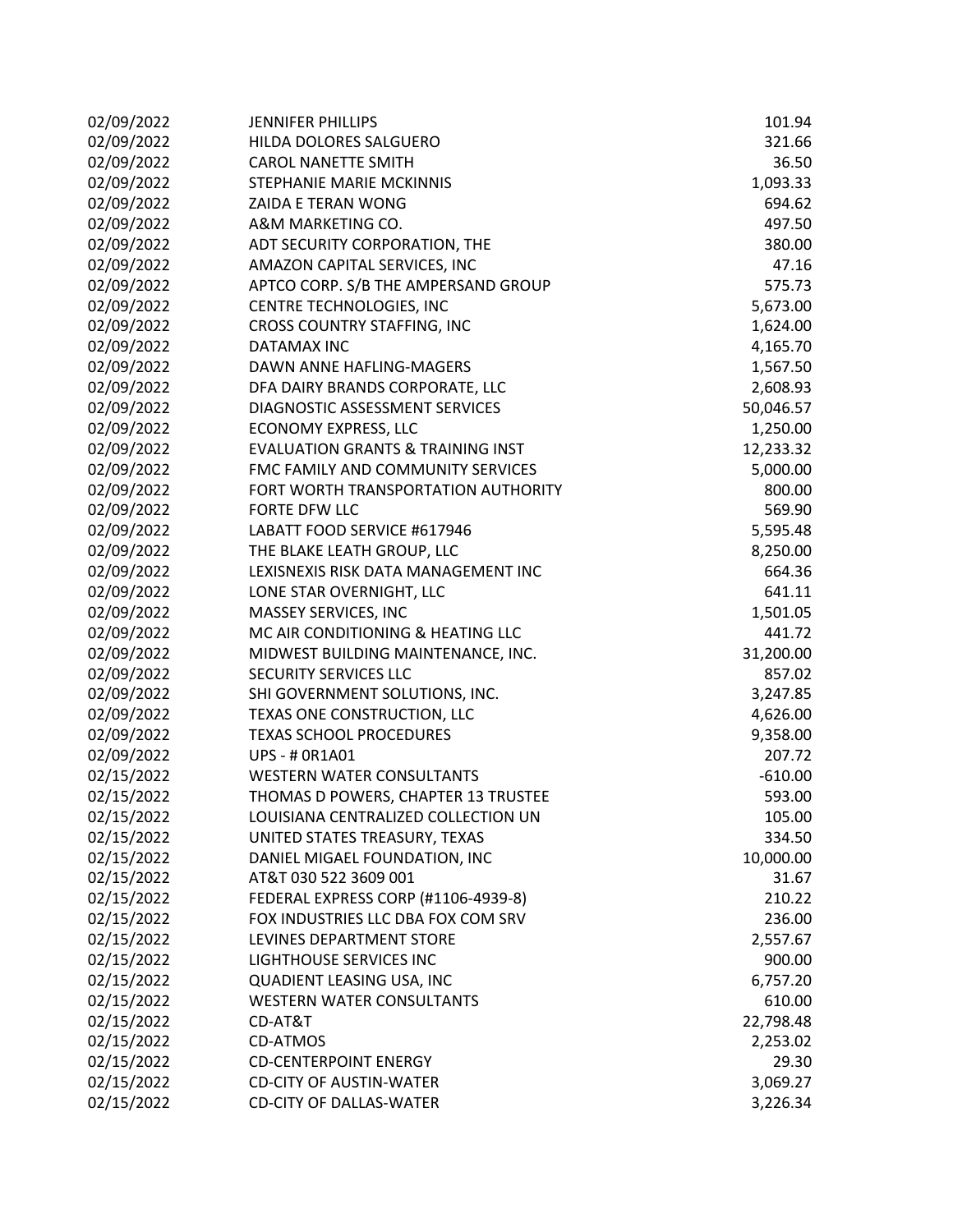| 02/15/2022 | <b>CD-CITY OF FTW-WATER</b>              | 1,239.56  |
|------------|------------------------------------------|-----------|
| 02/15/2022 | <b>CD-COMERICA CC FEE</b>                | 50.00     |
| 02/15/2022 | <b>CD-CPS ENERGY</b>                     | 6,441.21  |
| 02/15/2022 | <b>CD-JUST ENERGY</b>                    | 1,321.78  |
| 02/15/2022 | <b>CD-NETTIME SOLUTIONS</b>              | 1,656.75  |
| 02/15/2022 | CD-PHILADELPHIA INSURANCE                | 6,565.00  |
| 02/15/2022 | <b>CD-RELIANT</b>                        | 36,191.32 |
| 02/15/2022 | <b>CD-SAN ANTONIO-WATER</b>              | 630.62    |
| 02/15/2022 | <b>CD-TIME WARNER</b>                    | 793.95    |
| 02/15/2022 | <b>CD-TX GAS SERVICE</b>                 | 377.14    |
| 02/15/2022 | <b>CD-WASTE MANAGEMENT</b>               | 2,410.22  |
| 02/15/2022 | TEXAS STATE DISBURSEMENT UNIT            | 9,132.65  |
| 02/15/2022 | <b>WASHINGTON STATE SUPPORT REGISTRY</b> | 177.00    |
| 02/15/2022 | UNIVERSAL PROTECTION SERVICE, LP         | 73,949.86 |
| 02/15/2022 | AMERICA'S BEST VACUUM SERVICE LLC        | 829.00    |
| 02/15/2022 | BAYLOR SCOTT & WHITE HEALTH & WELLN      | 6,800.00  |
| 02/15/2022 | SHANNON LAVADA CLAY BROWN                | 150.00    |
| 02/15/2022 | CROSS COUNTRY STAFFING, INC              | 22,649.15 |
| 02/15/2022 | DATA PROJECTIONS, INC                    | 717.99    |
| 02/15/2022 | DFA DAIRY BRANDS CORPORATE, LLC          | 2,027.44  |
| 02/15/2022 | FIT AND FAITHFUL LIVING, INC             | 10,625.00 |
| 02/15/2022 | FORTE DFW LLC                            | 201.14    |
| 02/15/2022 | H-E-B CREDIT RECEIVABLES DEPT 308        | 695.61    |
| 02/15/2022 | LABATT FOOD SERVICE #617946              | 10,529.60 |
| 02/15/2022 | MIDWEST BUILDING MAINTENANCE, INC.       | 1,875.00  |
| 02/15/2022 | MOBILE MINI, INC.                        | 1,020.58  |
| 02/15/2022 | RAQUEL V ARCAUTE DBA RVA CONSULTING      | 5,150.00  |
| 02/15/2022 | TEXAS ONE CONSTRUCTION, LLC              | 5,319.50  |
| 02/15/2022 | TK ELEVATOR CORPORATION                  | 445.00    |
| 02/15/2022 | <b>ALBA MARRERO</b>                      | 307.39    |
| 02/15/2022 | ANA DOMINGUEZ                            | 531.17    |
| 02/15/2022 | <b>BERTRAND MITCHELL</b>                 | 26.21     |
| 02/15/2022 | <b>JUANITA PROA BETANCOURT</b>           | 172.50    |
| 02/15/2022 | <b>CATHERINE ANNE DUNNET</b>             | 195.28    |
| 02/15/2022 | <b>CYNTHIA ANN MILES</b>                 | 425.55    |
| 02/15/2022 | DANIEL MARK CAHALEN                      | 886.13    |
| 02/15/2022 | <b>JUSTINIANO REYES</b>                  | 36.50     |
| 02/15/2022 | <b>KENNETH F REYNOLDS</b>                | 427.06    |
| 02/15/2022 | EVA ALICIA KEY                           | 1,005.09  |
| 02/15/2022 | <b>MCARTHUR LEE II</b>                   | 139.48    |
| 02/15/2022 | LEON GILMORE JR                          | 1,208.65  |
| 02/15/2022 | <b>MARTIN L DONALD</b>                   | 1,424.14  |
| 02/15/2022 | <b>LAKITA UGOCHI OKERE</b>               | 73.94     |
| 02/15/2022 | <b>CHRISTINE DESILETS ORTIZ</b>          | 303.69    |
| 02/15/2022 | PAUL J SIDERIS                           | 3,176.14  |
| 02/15/2022 | <b>DARLENE A PERRY</b>                   | 1,379.52  |
| 02/15/2022 | <b>KATHY YVONNE RANSOM</b>               | 710.50    |
| 02/15/2022 | JARED REED SMITH                         | 26.21     |
| 02/15/2022 | VINETTA WILLIAMS THOMPSON                | 131.64    |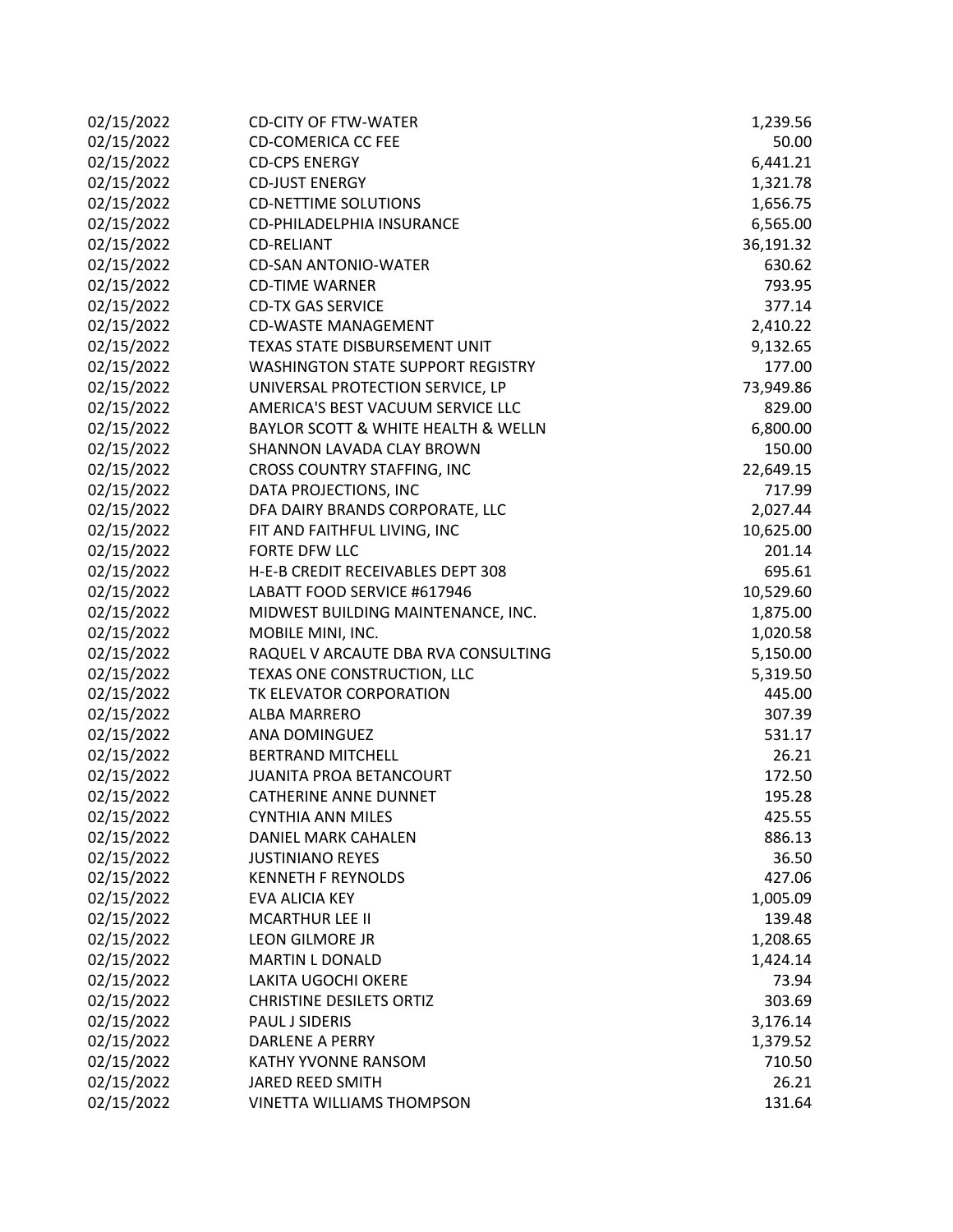| 02/15/2022 | <b>WILLIAM DAVID AREVALO</b>        | 543.65       |
|------------|-------------------------------------|--------------|
| 02/17/2022 | HEFFERNAN INSURANCE BROKERS         | $-27,347.00$ |
| 02/24/2022 | HERNANDEZ, ROBERTO                  | $-1,910.00$  |
| 02/24/2022 | <b>ALBA MARRERO</b>                 | 308.37       |
| 02/24/2022 | <b>AQUANETTA PARKER</b>             | 251.03       |
| 02/24/2022 | AVA MICHELLE LOVE                   | 24.58        |
| 02/24/2022 | <b>CANDICE D JONES</b>              | 73.00        |
| 02/24/2022 | <b>STACEY NICOLE CARROLL</b>        | 554.71       |
| 02/24/2022 | KIMBERLY JOY CHESNEY                | 539.98       |
| 02/24/2022 | <b>DAWN MARIE MACE</b>              | 16.44        |
| 02/24/2022 | <b>FELIPE H SUAZO</b>               | 263.55       |
| 02/24/2022 | <b>HIEU T NGUYEN</b>                | 65.33        |
| 02/24/2022 | <b>JAMIE RAE WARNER</b>             | 1,199.70     |
| 02/24/2022 | <b>MANUEL LESTER LEY</b>            | 29.46        |
| 02/24/2022 | <b>NAOMI PHILLIPS JONES</b>         | 289.84       |
| 02/24/2022 | LAKITA UGOCHI OKERE                 | 100.38       |
| 02/24/2022 | <b>OVIDIO A TAMEZ</b>               | 197.56       |
| 02/24/2022 | <b>STEVE MENDES PEREIRA</b>         | 56.98        |
| 02/24/2022 | <b>RAWLY SANCHEZ</b>                | 529.43       |
| 02/24/2022 | JARED REED SMITH                    | 26.21        |
| 02/24/2022 | STEPHANIE REANE STEVENSON           | 922.34       |
| 02/24/2022 | <b>JAMIE SUSTAITA TOVAR JR</b>      | 49.63        |
| 02/24/2022 | <b>STACY L VENSON</b>               | 623.84       |
| 02/24/2022 | <b>VICTOR M AGUILERA</b>            | 49.32        |
| 02/24/2022 | <b>VINETTA WILLIAMS THOMPSON</b>    | 263.28       |
| 02/24/2022 | <b>WILLIE FRANK GOODIN</b>          | 64.95        |
| 02/24/2022 | ADT SECURITY CORPORATION, THE       | 346.54       |
| 02/24/2022 | AMAZON CAPITAL SERVICES, INC        | 163.87       |
| 02/24/2022 | CITY WIDE FRANCHISE COMPANY INC     | 126,150.07   |
| 02/24/2022 | CROSS COUNTRY STAFFING, INC         | 1,600.00     |
| 02/24/2022 | DATA PROJECTIONS, INC               | 225.00       |
| 02/24/2022 | DATAMAX INC                         | 45,954.51    |
| 02/24/2022 | DAWN ANNE HAFLING-MAGERS            | 807.50       |
| 02/24/2022 | DFA DAIRY BRANDS CORPORATE, LLC     | 1,510.98     |
| 02/24/2022 | DIAGNOSTIC ASSESSMENT SERVICES      | 20,599.42    |
| 02/24/2022 | ECONOMY EXPRESS, LLC                | 750.00       |
| 02/24/2022 | FORT WORTH TRANSPORTATION AUTHORITY | 2,400.00     |
| 02/24/2022 | HD SUPPLY FACILITIES MAINTENANCE    | 371.29       |
| 02/24/2022 | INDIAN PENTECOSTAL CHURCH HEBRON DA | 29,000.00    |
| 02/24/2022 | LABATT FOOD SERVICE #617946         | 8,369.49     |
| 02/24/2022 | LONE STAR OVERNIGHT, LLC            | 1,124.87     |
| 02/24/2022 | MOBILE MINI, INC.                   | 1,651.55     |
| 02/24/2022 | ONE SAFE PLACE MEDIA CORP           | 240.00       |
| 02/24/2022 | RICHARD M. NICHOLS P.C.             | 13,000.00    |
| 02/24/2022 | <b>SUSAN TIMS</b>                   | 5,331.28     |
| 02/24/2022 | TASBO - TX ASSOC SCHOOL BUSINESS    | 605.00       |
| 02/24/2022 | TEXAS ONE CONSTRUCTION, LLC         | 11,624.50    |
| 02/24/2022 | <b>TIFFANY &amp; COMPANY</b>        | 340.00       |
| 02/24/2022 | <b>ABBY A HAYES</b>                 | 1,000.00     |